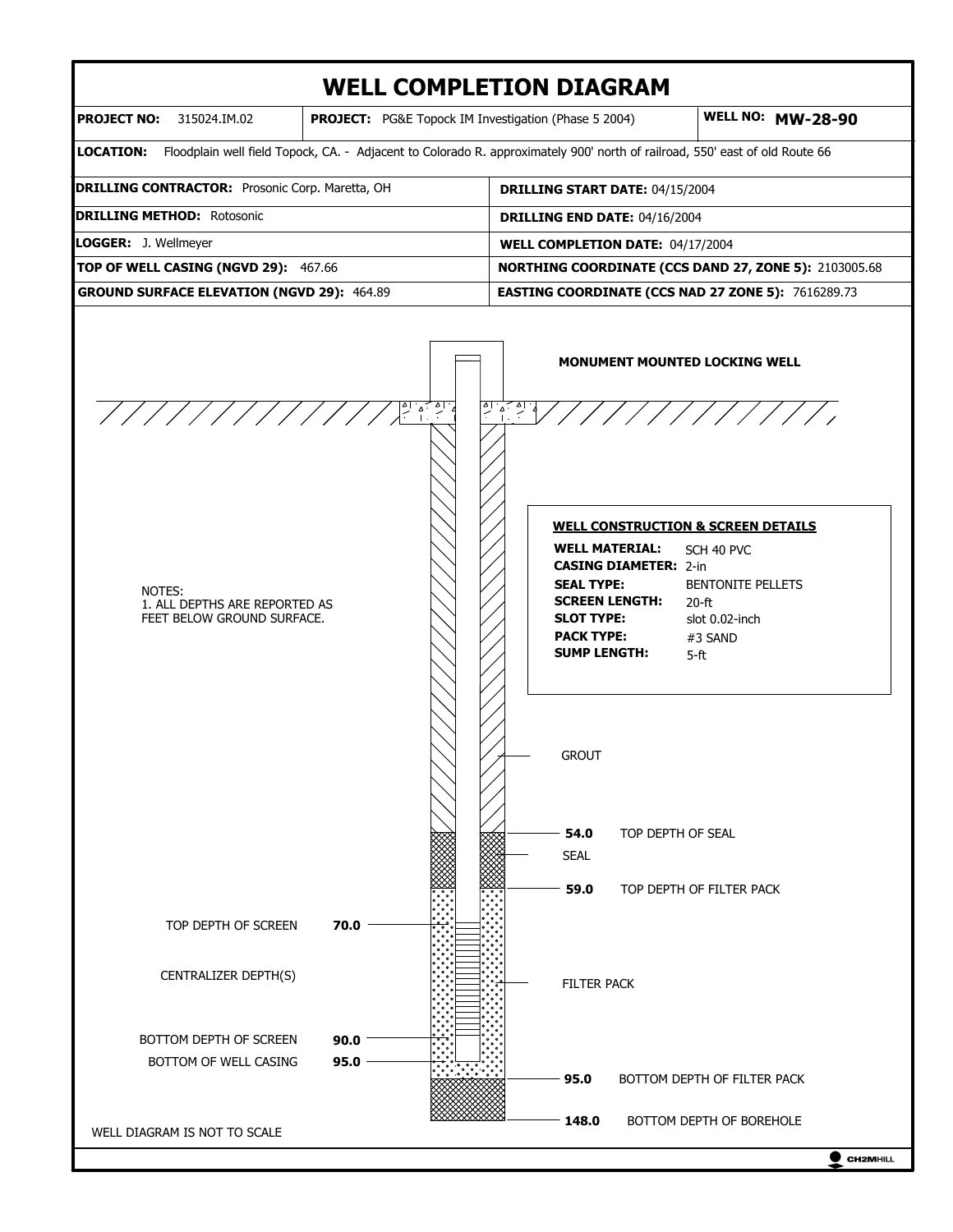| ALISTO ENGINEERING GROUP<br>WALNUT CREEK, CALIFORNIA                                                                                                                                                       |                                                        |                |             |                                                                      | LOG OF WELL MW-28<br>DATE DRILLED: 04/13/99                                                                                                                                           | Page 1 of 1 |  |  |  |  |
|------------------------------------------------------------------------------------------------------------------------------------------------------------------------------------------------------------|--------------------------------------------------------|----------------|-------------|----------------------------------------------------------------------|---------------------------------------------------------------------------------------------------------------------------------------------------------------------------------------|-------------|--|--|--|--|
|                                                                                                                                                                                                            |                                                        |                |             | ALISTO PROJECT NO: 10-320-09<br>CLIENT: Pacific Gas and Electric Co. |                                                                                                                                                                                       |             |  |  |  |  |
|                                                                                                                                                                                                            |                                                        |                |             |                                                                      | LOCATION: Topock Compressor Station                                                                                                                                                   |             |  |  |  |  |
| SEE SITE PLAN                                                                                                                                                                                              |                                                        |                |             |                                                                      | DRILLING METHOD: Hollow-stem auger; split spoon                                                                                                                                       |             |  |  |  |  |
|                                                                                                                                                                                                            |                                                        |                |             | CASING ELEVATION:<br>DRILLING COMPANY: Gregg Drilling                |                                                                                                                                                                                       |             |  |  |  |  |
|                                                                                                                                                                                                            |                                                        |                |             |                                                                      | APPROVED BY: Dan Hidalgo<br>LOGGED BY: Dan Hidalgo                                                                                                                                    |             |  |  |  |  |
| <b>WELL DIAGRAN</b>                                                                                                                                                                                        | <b>DEPTH</b><br>test                                   | <b>SANPLES</b> | GRAPHIC LOG | <b>DASS</b><br>501                                                   | GEOLOGIC DESCRIPTION                                                                                                                                                                  |             |  |  |  |  |
| Enviropiug Bentantle Chips<br>Sch. 40 PVC Casing<br>192011312333333333<br>ž,<br>esses<br>Substant<br>y<br> <br> <br> <br> <br> <br><br> <br>Screen<br>Sand<br>Q<br>ř.<br>#3 Lones!<br>2' 0.020" Slotted P1 | 5.<br>$\sqrt{0}$<br>$15-$<br>$20 -$<br>25 <sub>2</sub> | $30 -$         |             | $\overline{\mathsf{SP}}$                                             | SAND: pinkish-gray; very fine- to fine-grained, dune sand; moist.<br>At approximately 12 feet, wet.<br>At 20 feet color change to light brown.<br>Total depth of borehole is 23 feet. | Ŷ.<br>J,    |  |  |  |  |

Ţ  $\mathbf{I}$  $\bar{\rm i}$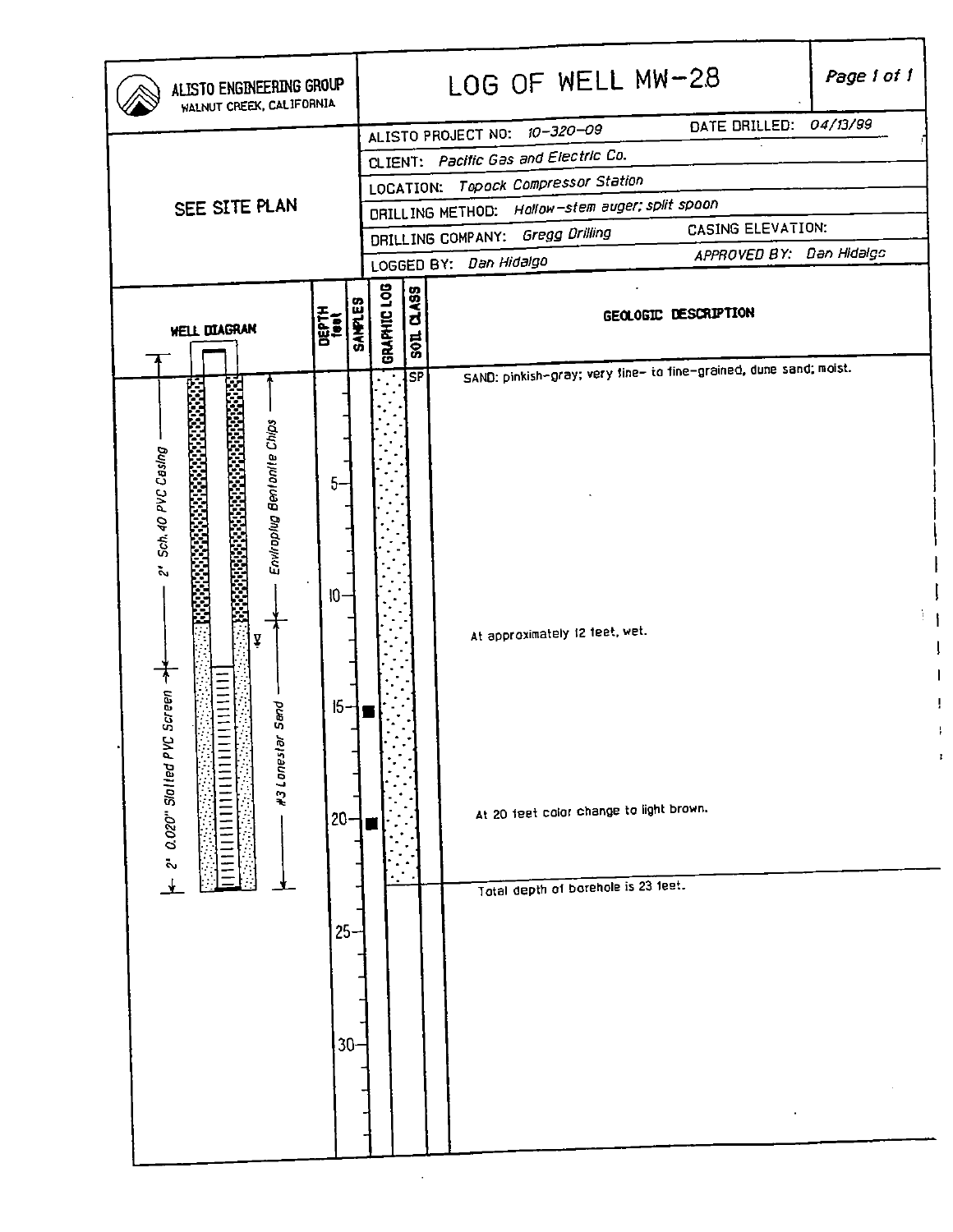| SHEET 1 of 5                                                                  |                        |                                            |                         |                                             |                                                                                                                                    | <b>PROJECT NUMBER:</b><br>315024.IM.02                                                                                                          |                                                                                           |                            | <b>BORING NUMBER:</b><br><b>MW-28</b>                                                                                                                                                                                                                                                                        |  |  |
|-------------------------------------------------------------------------------|------------------------|--------------------------------------------|-------------------------|---------------------------------------------|------------------------------------------------------------------------------------------------------------------------------------|-------------------------------------------------------------------------------------------------------------------------------------------------|-------------------------------------------------------------------------------------------|----------------------------|--------------------------------------------------------------------------------------------------------------------------------------------------------------------------------------------------------------------------------------------------------------------------------------------------------------|--|--|
|                                                                               | <b>SOIL BORING LOG</b> |                                            |                         |                                             |                                                                                                                                    |                                                                                                                                                 |                                                                                           |                            |                                                                                                                                                                                                                                                                                                              |  |  |
| <b>PROJECT NAME:</b>                                                          |                        |                                            |                         | PG&E Topock IM Investigation (Phase 1 2004) |                                                                                                                                    | HOLE DEPTH (ft):<br>148.0                                                                                                                       | <b>DRILLING CONTRACTOR:</b>                                                               | Prosonic Corp. Maretta, OH |                                                                                                                                                                                                                                                                                                              |  |  |
| <b>SURFACE ELEVATION:</b><br>464.9 ft. MSL                                    |                        |                                            |                         | 2,103,005.68                                | <b>NORTHING (CCS NAD 27 Z 5):</b>                                                                                                  | <b>EASTING (CCS NAD 27 Z 5):</b><br>7,616,289.73                                                                                                | DATE AND TIME STARTED:                                                                    | 10:00:00 AM                | DATE AND TIME COMPLETED:                                                                                                                                                                                                                                                                                     |  |  |
| <b>DRILLING METHOD:</b>                                                       |                        |                                            |                         |                                             |                                                                                                                                    | <b>WATER LEVEL (ft):</b>                                                                                                                        | 04/15/2004<br><b>DRILLING EQUIPMENT:</b>                                                  |                            | 04/16/2004<br>5:30:00 PM                                                                                                                                                                                                                                                                                     |  |  |
| Rotosonic<br>LOCATION: Floodplain area, approx. 400' northeast of MW-20 bench |                        |                                            |                         |                                             |                                                                                                                                    |                                                                                                                                                 | <b>LOGGED BY:</b>                                                                         |                            | All Terrain Sonic Rig with continuous 4" core, 6" casing                                                                                                                                                                                                                                                     |  |  |
|                                                                               |                        | <b>SAMPLE</b>                              |                         |                                             |                                                                                                                                    | <b>SOIL DESCRIPTION</b>                                                                                                                         |                                                                                           | J. Wellmeyer / PHX         | <b>COMMENTS</b>                                                                                                                                                                                                                                                                                              |  |  |
| <b>DEPTH BGS</b>                                                              |                        |                                            |                         | <b>SPT</b>                                  |                                                                                                                                    |                                                                                                                                                 |                                                                                           |                            |                                                                                                                                                                                                                                                                                                              |  |  |
| (feet)                                                                        | <b>USCS CODE</b>       | TYPE/<br>NUMBER                            | <b>RECOVERY</b><br>(ft) | <b>RESULTS</b><br>$6" - 6" - 6"$<br>(N)     |                                                                                                                                    | SOIL NAME, USCS SYMBOL, COLOR,<br>PERCENT COMPOSITION, GRADING, GRAIN SHAPE, MINERALOGY, DENSITY/CONSISTENCY, STRUCTURE, MOISTURE.              |                                                                                           |                            | DRILLING OBSERVATIONS AND OPERATIONS,<br>DAILY START AND END TIMES , DRILL RATE,<br>REFUSALS, SAMPLING AND TESTING NOTES.                                                                                                                                                                                    |  |  |
| 5                                                                             |                        | CC1<br>Box 1<br>Box 2                      |                         |                                             | subang, loose, dry.<br>- moist                                                                                                     | POORLY GRADED SAND (SP) - pale brn 10YR6/3, 50% m sand,<br>25% f sand, 10% vf sand, 5% c sand, <2% fines, subround to<br>- plastic and organics |                                                                                           | runs.                      | 04/15/2004, start exploratory pilot hole<br>10:00 AM. Collect standard penetration<br>tests (SPT) using 24" split-spoon<br>sampler at 10 foot intervals at base of<br>sonic-advance continuous core (CC)<br>lost 2' of sample at bottom of run,<br>auger bit used to recover it<br>heaving sands, used water |  |  |
| 10                                                                            |                        |                                            |                         | $11 - 8 - 7 - 8$                            | - dark grayish brn 10YR4/2, 90% f-m sand with some clay,<br>rounded, qtz dominated, loose, some black fines increasing at<br>depth |                                                                                                                                                 |                                                                                           | saturated                  |                                                                                                                                                                                                                                                                                                              |  |  |
| 15                                                                            |                        | CC <sub>2</sub><br>Box 2<br>Box 3<br>Box 4 |                         |                                             |                                                                                                                                    |                                                                                                                                                 |                                                                                           |                            |                                                                                                                                                                                                                                                                                                              |  |  |
| 20                                                                            | <b>SP</b>              |                                            |                         | $7 - 5 - 5 - 5$                             |                                                                                                                                    |                                                                                                                                                 |                                                                                           |                            |                                                                                                                                                                                                                                                                                                              |  |  |
| 25                                                                            |                        |                                            | CC3<br>Box 5<br>Box 6   |                                             |                                                                                                                                    | dominated, loose                                                                                                                                | - brn 10YR4/3, fewer black fines<br>- brn 10YR4/3, 95% f-m sand, 5% vf sand, rounded, qtz |                            |                                                                                                                                                                                                                                                                                                              |  |  |
| 30                                                                            |                        | CC <sub>4</sub><br>Box 7<br>Box 8<br>Box 9 |                         | $6 - 5 - 14 - 20$                           |                                                                                                                                    |                                                                                                                                                 |                                                                                           |                            |                                                                                                                                                                                                                                                                                                              |  |  |
| 35                                                                            |                        |                                            |                         |                                             |                                                                                                                                    |                                                                                                                                                 |                                                                                           |                            | <b>CH2MHILL</b>                                                                                                                                                                                                                                                                                              |  |  |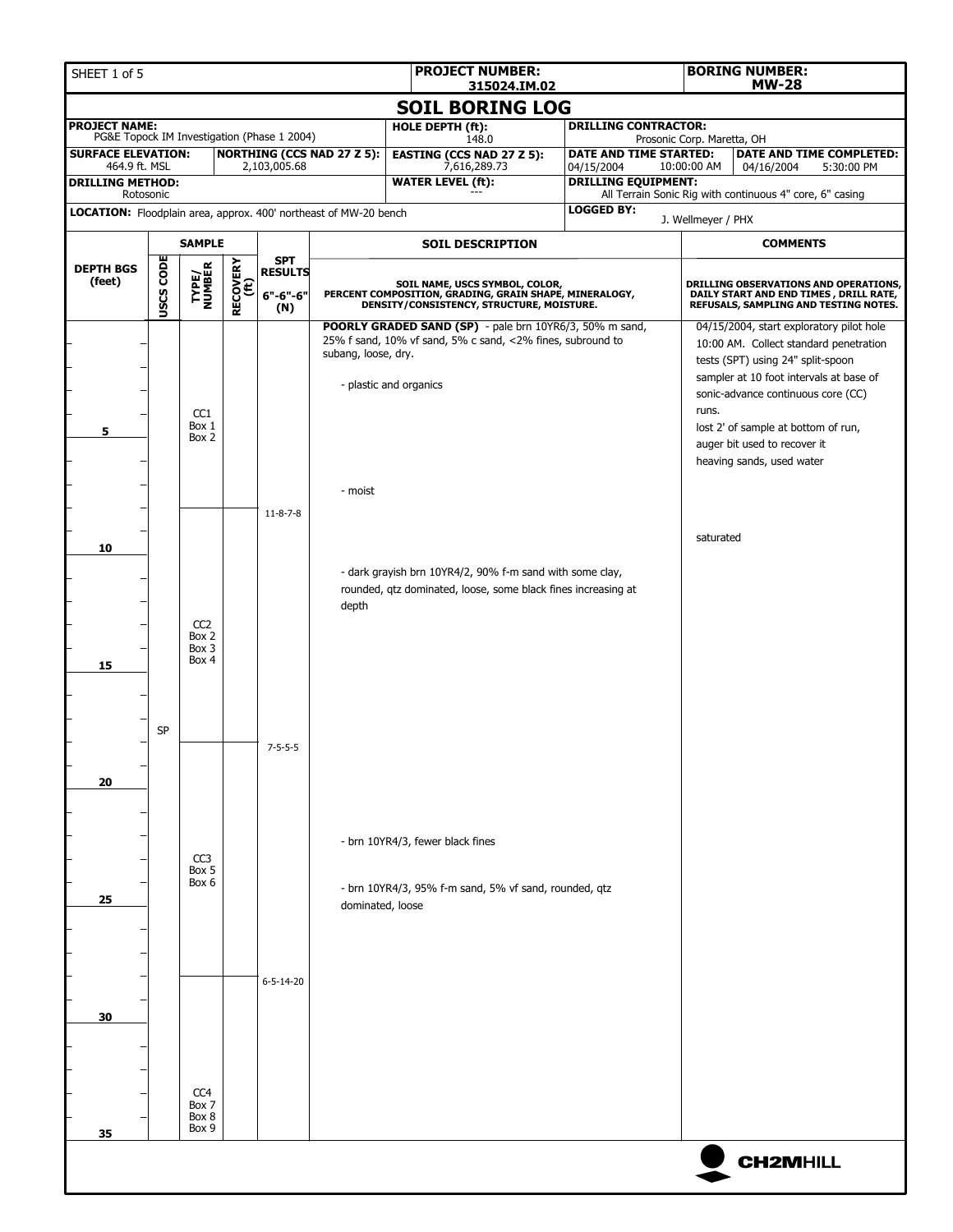| SHEET 2 of 5                                                            |                  |                                                             |                         |                                                       |                                   | <b>PROJECT NUMBER:</b><br>315024.IM.02                                                                                             |                                          |                                                                                                                          | <b>BORING NUMBER:</b><br><b>MW-28</b>                    |  |  |  |
|-------------------------------------------------------------------------|------------------|-------------------------------------------------------------|-------------------------|-------------------------------------------------------|-----------------------------------|------------------------------------------------------------------------------------------------------------------------------------|------------------------------------------|--------------------------------------------------------------------------------------------------------------------------|----------------------------------------------------------|--|--|--|
|                                                                         |                  |                                                             |                         |                                                       |                                   | <b>SOIL BORING LOG</b>                                                                                                             |                                          |                                                                                                                          |                                                          |  |  |  |
| <b>PROJECT NAME:</b>                                                    |                  |                                                             |                         |                                                       |                                   | HOLE DEPTH (ft):                                                                                                                   | <b>DRILLING CONTRACTOR:</b>              |                                                                                                                          |                                                          |  |  |  |
| <b>SURFACE ELEVATION:</b>                                               |                  |                                                             |                         | PG&E Topock IM Investigation (Phase 1 2004)           | <b>NORTHING (CCS NAD 27 Z 5):</b> | 148.0<br><b>EASTING (CCS NAD 27 Z 5):</b>                                                                                          | DATE AND TIME STARTED:                   | Prosonic Corp. Maretta, OH                                                                                               | DATE AND TIME COMPLETED:                                 |  |  |  |
| 464.9 ft. MSL<br><b>DRILLING METHOD:</b>                                |                  |                                                             |                         | 2,103,005.68                                          |                                   | 7,616,289.73<br><b>WATER LEVEL (ft):</b>                                                                                           | 04/15/2004<br><b>DRILLING EQUIPMENT:</b> | 10:00:00 AM                                                                                                              | 04/16/2004<br>5:30:00 PM                                 |  |  |  |
| Rotosonic                                                               |                  |                                                             |                         |                                                       |                                   |                                                                                                                                    |                                          |                                                                                                                          | All Terrain Sonic Rig with continuous 4" core, 6" casing |  |  |  |
| <b>LOCATION:</b> Floodplain area, approx. 400' northeast of MW-20 bench |                  |                                                             |                         |                                                       |                                   |                                                                                                                                    | <b>LOGGED BY:</b>                        | J. Wellmeyer / PHX                                                                                                       |                                                          |  |  |  |
| <b>SAMPLE</b>                                                           |                  |                                                             |                         |                                                       |                                   | <b>SOIL DESCRIPTION</b>                                                                                                            |                                          |                                                                                                                          | <b>COMMENTS</b>                                          |  |  |  |
| <b>DEPTH BGS</b><br>(feet)                                              | <b>USCS CODE</b> | TYPE/<br>NUMBER                                             | <b>RECOVERY</b><br>(ft) | <b>SPT</b><br><b>RESULTS</b><br>$6" - 6" - 6"$<br>(N) |                                   | SOIL NAME, USCS SYMBOL, COLOR,<br>PERCENT COMPOSITION, GRADING, GRAIN SHAPE, MINERALOGY, DENSITY/CONSISTENCY, STRUCTURE, MOISTURE. |                                          | DRILLING OBSERVATIONS AND OPERATIONS,<br>DAILY START AND END TIMES, DRILL RATE,<br>REFUSALS, SAMPLING AND TESTING NOTES. |                                                          |  |  |  |
|                                                                         |                  |                                                             |                         |                                                       | subang, loose, dry.               | POORLY GRADED SAND (SP) - pale brn 10YR6/3, 50% m sand,<br>25% f sand, 10% vf sand, 5% c sand, <2% fines, subround to              |                                          |                                                                                                                          |                                                          |  |  |  |
|                                                                         | <b>SP</b>        |                                                             |                         | $15 - 60(6")$                                         |                                   | - brn 10YR4/3, 50% m sand, 40% c sand, 10% f sand, rounded                                                                         |                                          | 14:00                                                                                                                    | stopped drilling 12:30, resumed at                       |  |  |  |
| 40                                                                      |                  |                                                             |                         |                                                       |                                   | WELL GRADED SAND WITH GRAVEL (SW) - It brn, 80% f-vc sand,<br>20% gravel up to 1.75", subang, qtz, loose.                          |                                          |                                                                                                                          |                                                          |  |  |  |
| 45                                                                      |                  | CC <sub>5</sub><br>Box 9<br>Box 10<br>Box 11                |                         |                                                       |                                   | - 75% f-vc sand, 25% gravel up to 3", rounded to subang gravel,<br>well rounded sand                                               |                                          |                                                                                                                          |                                                          |  |  |  |
|                                                                         | SW               |                                                             |                         |                                                       |                                   | - gravel up to 1.5", sand coarser at depth                                                                                         |                                          |                                                                                                                          |                                                          |  |  |  |
| 50                                                                      |                  |                                                             |                         | $5 - 15 -$<br>50(3.5")                                |                                   |                                                                                                                                    |                                          |                                                                                                                          |                                                          |  |  |  |
|                                                                         | <b>SP</b>        |                                                             |                         |                                                       |                                   | <b>POORLY GRADED SAND (SP)</b> - 90% f-c sand with few rounded<br>cobbles up to 3", no small gravels.                              |                                          |                                                                                                                          |                                                          |  |  |  |
| 55                                                                      | GW               | CC <sub>6</sub><br>Box 11<br><b>Box 12</b><br><b>Box 13</b> |                         |                                                       |                                   | WELL GRADED GRAVEL (GW) - It brn, 50% gravel, 50% c-f sand,<br>well rounded up to 1", moist, massive, loose.                       |                                          | fluvial                                                                                                                  |                                                          |  |  |  |
|                                                                         | <b>SP</b>        |                                                             |                         |                                                       | pyroxene, loose.                  | POORLY GRADED SAND WITH GRAVEL (SP) - brn 10YR3/5, 95%<br>f-m sand, well rounded up to 0.75", qtz dominated with some              |                                          |                                                                                                                          |                                                          |  |  |  |
| 60                                                                      |                  |                                                             |                         | $11 - 12 - 15$<br>11                                  | gravel, massive, soft.            | WELL GRADED SAND (SW) - It brn 7.5YR4/3, clay pocket, trace                                                                        |                                          |                                                                                                                          |                                                          |  |  |  |
|                                                                         | SW               |                                                             |                         |                                                       |                                   | - 85% vf-c sand, 15% vc sand & gravel up to 4", rounded to<br>subang, loose, light brn                                             |                                          |                                                                                                                          |                                                          |  |  |  |
| 65                                                                      | <b>SC</b>        | CC7<br><b>Box 13</b><br><b>Box 14</b><br>Box 15             |                         |                                                       | clay, organic content.            | <b>CLAYEY SAND</b> - brn 10YR4/3, 40% c-sand, 35% f-m sand, 25%                                                                    |                                          |                                                                                                                          |                                                          |  |  |  |
|                                                                         |                  |                                                             |                         |                                                       |                                   | - large woody debris, green staining<br>WELL GRADED GRAVEL (GW) - 60% gravel, 30% f-c sand, ang to                                 |                                          |                                                                                                                          | wood fragment preserved for analysis                     |  |  |  |
| 70                                                                      | GW               |                                                             |                         | 17-8-9-10                                             |                                   | rounded, tuff & granite, loose.                                                                                                    |                                          |                                                                                                                          |                                                          |  |  |  |
|                                                                         |                  |                                                             |                         |                                                       |                                   |                                                                                                                                    |                                          |                                                                                                                          |                                                          |  |  |  |
|                                                                         |                  |                                                             |                         |                                                       |                                   |                                                                                                                                    |                                          |                                                                                                                          | <b>CH2MHILL</b>                                          |  |  |  |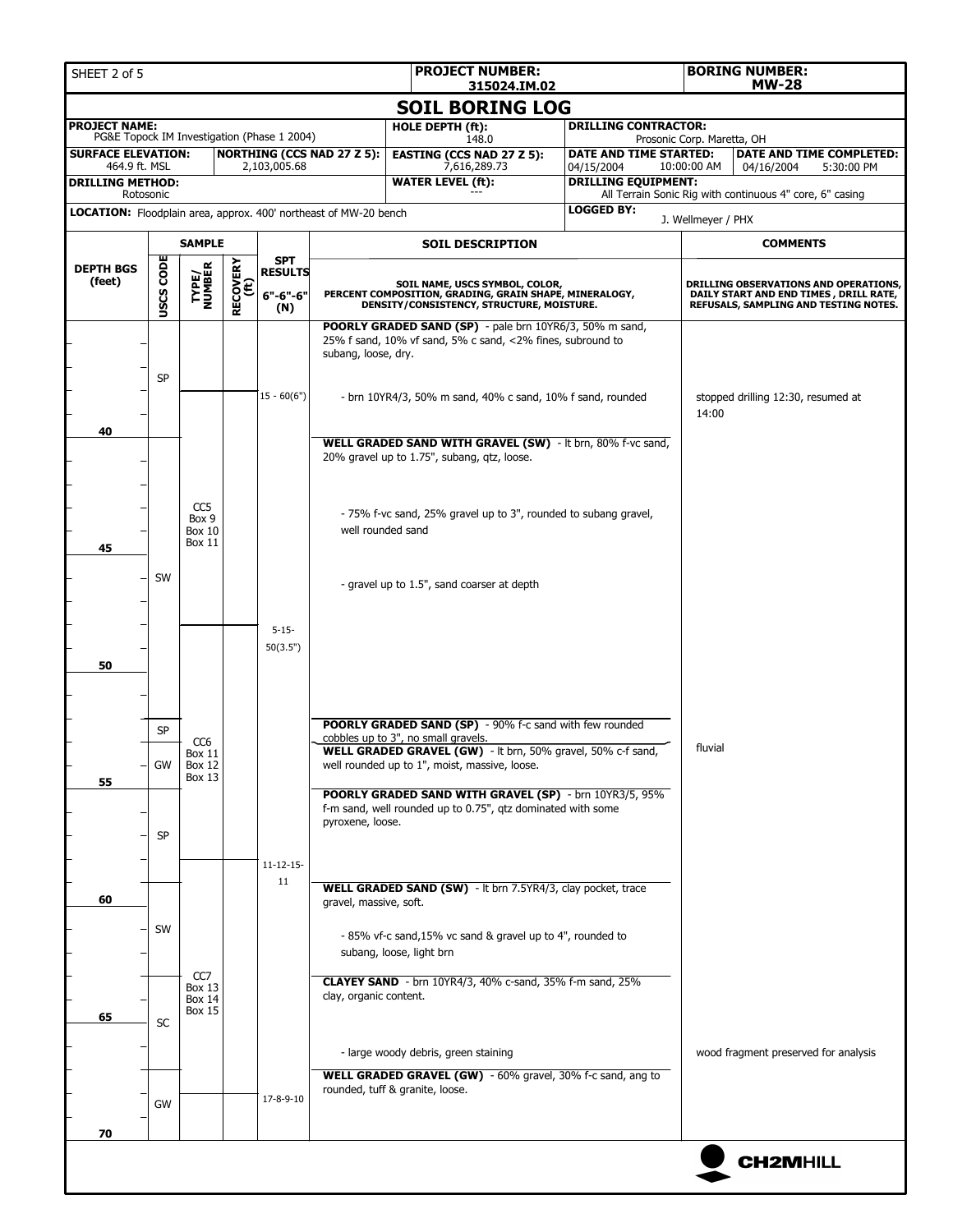| <b>PROJECT NUMBER:</b><br>SHEET 3 of 5<br>315024.IM.02                        |                  |                                  |                         |                                             |                                                           |                                                                                                                                     |                                          |                            | <b>BORING NUMBER:</b><br><b>MW-28</b>                                           |  |  |
|-------------------------------------------------------------------------------|------------------|----------------------------------|-------------------------|---------------------------------------------|-----------------------------------------------------------|-------------------------------------------------------------------------------------------------------------------------------------|------------------------------------------|----------------------------|---------------------------------------------------------------------------------|--|--|
| <b>SOIL BORING LOG</b>                                                        |                  |                                  |                         |                                             |                                                           |                                                                                                                                     |                                          |                            |                                                                                 |  |  |
| <b>PROJECT NAME:</b>                                                          |                  |                                  |                         | PG&E Topock IM Investigation (Phase 1 2004) |                                                           | HOLE DEPTH (ft):<br>148.0                                                                                                           | <b>DRILLING CONTRACTOR:</b>              | Prosonic Corp. Maretta, OH |                                                                                 |  |  |
| <b>SURFACE ELEVATION:</b>                                                     |                  |                                  |                         |                                             | <b>NORTHING (CCS NAD 27 Z 5):</b>                         | <b>EASTING (CCS NAD 27 Z 5):</b>                                                                                                    | DATE AND TIME STARTED:                   |                            | DATE AND TIME COMPLETED:                                                        |  |  |
| 464.9 ft. MSL<br><b>DRILLING METHOD:</b>                                      |                  |                                  |                         | 2,103,005.68                                |                                                           | 7,616,289.73<br><b>WATER LEVEL (ft):</b>                                                                                            | 04/15/2004<br><b>DRILLING EQUIPMENT:</b> | 10:00:00 AM                | 04/16/2004<br>5:30:00 PM                                                        |  |  |
| Rotosonic<br>LOCATION: Floodplain area, approx. 400' northeast of MW-20 bench |                  |                                  |                         |                                             |                                                           |                                                                                                                                     | <b>LOGGED BY:</b>                        |                            | All Terrain Sonic Rig with continuous 4" core, 6" casing                        |  |  |
|                                                                               |                  |                                  |                         |                                             |                                                           |                                                                                                                                     |                                          |                            | J. Wellmeyer / PHX                                                              |  |  |
|                                                                               |                  | <b>SAMPLE</b>                    |                         | <b>SPT</b>                                  |                                                           | <b>SOIL DESCRIPTION</b>                                                                                                             |                                          |                            | <b>COMMENTS</b>                                                                 |  |  |
| <b>DEPTH BGS</b><br>(feet)                                                    |                  | TYPE/<br>NUMBER                  |                         | <b>RESULTS</b>                              |                                                           | SOIL NAME, USCS SYMBOL, COLOR,                                                                                                      |                                          |                            | <b>DRILLING OBSERVATIONS AND OPERATIONS,</b>                                    |  |  |
|                                                                               | <b>USCS CODE</b> |                                  | <b>RECOVERY</b><br>(ft) | $6" - 6" - 6"$<br>(N)                       |                                                           | PERCENT COMPOSITION, GRADING, GRAIN SHAPE, MINERALOGY,<br>DENSITY/CONSISTENCY, STRUCTURE, MOISTURE.                                 |                                          |                            | DAILY START AND END TIMES, DRILL RATE,<br>REFUSALS, SAMPLING AND TESTING NOTES. |  |  |
|                                                                               |                  |                                  |                         |                                             |                                                           | POORLY GRADED SAND WITH GRAVEL (SP) - brn 10YR4/3, 80%<br>f-m sand, 20% gravel up to 0.75", mostly subround, massive, loose.        |                                          |                            | fining upwards                                                                  |  |  |
|                                                                               |                  |                                  |                         |                                             |                                                           |                                                                                                                                     |                                          |                            |                                                                                 |  |  |
|                                                                               |                  | CC8                              |                         |                                             |                                                           |                                                                                                                                     |                                          |                            |                                                                                 |  |  |
|                                                                               |                  | <b>Box 16</b><br><b>Box 17</b>   |                         |                                             |                                                           | - 70% f sand, 20% m sand, 10% vf sand                                                                                               |                                          |                            |                                                                                 |  |  |
| 75                                                                            |                  |                                  |                         |                                             |                                                           |                                                                                                                                     |                                          |                            |                                                                                 |  |  |
|                                                                               |                  |                                  |                         |                                             |                                                           |                                                                                                                                     |                                          |                            |                                                                                 |  |  |
|                                                                               | <b>SP</b>        |                                  |                         |                                             |                                                           |                                                                                                                                     |                                          |                            |                                                                                 |  |  |
|                                                                               |                  |                                  |                         | $4 - 50(6")$                                |                                                           |                                                                                                                                     |                                          |                            |                                                                                 |  |  |
|                                                                               |                  |                                  |                         |                                             |                                                           |                                                                                                                                     |                                          |                            |                                                                                 |  |  |
| 80                                                                            |                  |                                  |                         |                                             |                                                           |                                                                                                                                     |                                          |                            | stopped drilling at 6:45 and resumed                                            |  |  |
|                                                                               |                  |                                  |                         |                                             |                                                           |                                                                                                                                     |                                          |                            | on 4/16/04 @ 8:25                                                               |  |  |
|                                                                               |                  |                                  |                         |                                             |                                                           |                                                                                                                                     |                                          |                            |                                                                                 |  |  |
|                                                                               |                  | CC <sub>9</sub><br><b>Box 18</b> |                         |                                             |                                                           |                                                                                                                                     |                                          |                            |                                                                                 |  |  |
|                                                                               |                  | <b>Box 19</b>                    |                         |                                             | WELL GRADED SAND WITH GRAVEL (SW) - brn 10YR4/3, 70% f-vc |                                                                                                                                     |                                          |                            | fining upwards                                                                  |  |  |
| 85                                                                            |                  |                                  |                         |                                             |                                                           | sand, 30% gravel to 4", mostly subround qtz sand, mostly subang to<br>rounded gneiss and schist gravel, moist.                      |                                          |                            |                                                                                 |  |  |
|                                                                               | SW               |                                  |                         |                                             |                                                           |                                                                                                                                     |                                          |                            |                                                                                 |  |  |
|                                                                               |                  |                                  |                         |                                             |                                                           |                                                                                                                                     |                                          |                            |                                                                                 |  |  |
|                                                                               |                  |                                  |                         | $26 - 50(3")$                               |                                                           | POORLY GRADED SAND (SP) - brn 10YR4/3, 60% m sand, 30% f                                                                            |                                          |                            |                                                                                 |  |  |
| 90                                                                            | $\mathsf{SP}$    |                                  |                         |                                             |                                                           | sand, 10% vf sand, loose, rounded.                                                                                                  |                                          |                            |                                                                                 |  |  |
|                                                                               |                  |                                  |                         |                                             |                                                           | POORLY GRADED GRAVEL (GP) - dk yellowish brn 10YR4/4, 80%<br>gravel up to 4", 20% m-c sand, very well rounded, tight packing, clast |                                          |                            |                                                                                 |  |  |
|                                                                               | ${\sf GP}$       |                                  |                         |                                             | supported.                                                |                                                                                                                                     |                                          |                            |                                                                                 |  |  |
|                                                                               |                  | CC10                             |                         |                                             |                                                           | WELL GRADED GRAVELLY SAND (GW/SW) - reddish brn 5YR4/3,                                                                             |                                          | hard drilling              |                                                                                 |  |  |
|                                                                               |                  | <b>Box 20</b><br><b>Box 21</b>   |                         |                                             |                                                           | 50% m-vc sand, 45% rounded to subaang gravel 0.25" up to 3", 5%                                                                     |                                          |                            |                                                                                 |  |  |
| 95                                                                            |                  | <b>Box 22</b>                    |                         |                                             | silt.                                                     |                                                                                                                                     |                                          |                            |                                                                                 |  |  |
|                                                                               |                  |                                  |                         |                                             |                                                           |                                                                                                                                     |                                          |                            |                                                                                 |  |  |
|                                                                               |                  |                                  |                         |                                             |                                                           |                                                                                                                                     |                                          |                            |                                                                                 |  |  |
|                                                                               |                  |                                  |                         | $62 - 50(3")$                               |                                                           | - 60% f-vc sand, 40% granitic gravel, less silt                                                                                     |                                          |                            |                                                                                 |  |  |
| 100                                                                           | -¢w/sw           |                                  |                         |                                             |                                                           |                                                                                                                                     |                                          |                            |                                                                                 |  |  |
|                                                                               |                  |                                  |                         |                                             |                                                           |                                                                                                                                     |                                          |                            |                                                                                 |  |  |
|                                                                               |                  |                                  |                         |                                             |                                                           |                                                                                                                                     |                                          |                            |                                                                                 |  |  |
|                                                                               |                  | CC11<br><b>Box 22</b>            |                         |                                             |                                                           |                                                                                                                                     |                                          |                            |                                                                                 |  |  |
|                                                                               |                  | <b>Box 23</b><br><b>Box 24</b>   |                         |                                             |                                                           |                                                                                                                                     |                                          |                            |                                                                                 |  |  |
| 105                                                                           |                  | <b>Box 25</b>                    |                         |                                             |                                                           |                                                                                                                                     |                                          |                            |                                                                                 |  |  |
|                                                                               |                  |                                  |                         |                                             |                                                           |                                                                                                                                     |                                          |                            | <b>CH2MHILL</b>                                                                 |  |  |
|                                                                               |                  |                                  |                         |                                             |                                                           |                                                                                                                                     |                                          |                            |                                                                                 |  |  |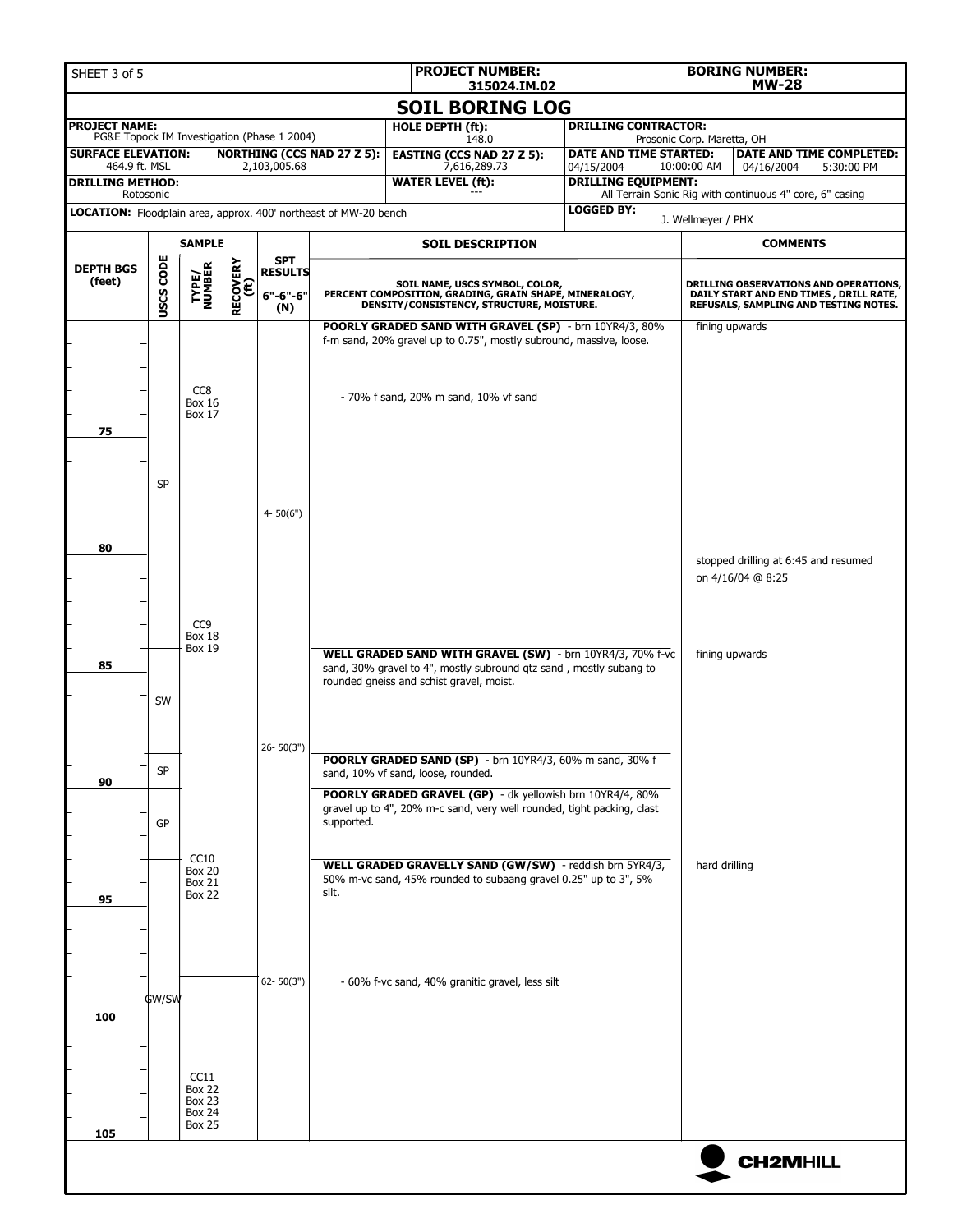| SHEET 4 of 5                                                     |                  |                                |                         |                                             |                                   | <b>PROJECT NUMBER:</b><br>315024.IM.02                                                                                                |                                          | <b>BORING NUMBER:</b><br><b>MW-28</b>                                                                                    |  |  |
|------------------------------------------------------------------|------------------|--------------------------------|-------------------------|---------------------------------------------|-----------------------------------|---------------------------------------------------------------------------------------------------------------------------------------|------------------------------------------|--------------------------------------------------------------------------------------------------------------------------|--|--|
|                                                                  |                  |                                |                         |                                             |                                   | <b>SOIL BORING LOG</b>                                                                                                                |                                          |                                                                                                                          |  |  |
| <b>PROJECT NAME:</b>                                             |                  |                                |                         | PG&E Topock IM Investigation (Phase 1 2004) |                                   | HOLE DEPTH (ft):                                                                                                                      | <b>DRILLING CONTRACTOR:</b>              |                                                                                                                          |  |  |
| <b>SURFACE ELEVATION:</b>                                        |                  |                                |                         |                                             | <b>NORTHING (CCS NAD 27 Z 5):</b> | 148.0<br><b>EASTING (CCS NAD 27 Z 5):</b>                                                                                             | DATE AND TIME STARTED:                   | Prosonic Corp. Maretta, OH<br>DATE AND TIME COMPLETED:                                                                   |  |  |
| 464.9 ft. MSL<br><b>DRILLING METHOD:</b><br>Rotosonic            |                  |                                |                         | 2,103,005.68                                |                                   | 7,616,289.73<br><b>WATER LEVEL (ft):</b>                                                                                              | 04/15/2004<br><b>DRILLING EQUIPMENT:</b> | 10:00:00 AM<br>04/16/2004<br>5:30:00 PM<br>All Terrain Sonic Rig with continuous 4" core, 6" casing                      |  |  |
| LOCATION: Floodplain area, approx. 400' northeast of MW-20 bench |                  |                                |                         |                                             |                                   |                                                                                                                                       | <b>LOGGED BY:</b>                        |                                                                                                                          |  |  |
|                                                                  |                  | <b>SAMPLE</b>                  |                         |                                             |                                   |                                                                                                                                       |                                          | J. Wellmeyer / PHX<br><b>COMMENTS</b>                                                                                    |  |  |
|                                                                  |                  |                                |                         | <b>SPT</b>                                  |                                   | <b>SOIL DESCRIPTION</b>                                                                                                               |                                          |                                                                                                                          |  |  |
| <b>DEPTH BGS</b><br>(feet)                                       | <b>USCS CODE</b> | TYPE/<br>NUMBER                | <b>RECOVERY</b><br>(ft) | <b>RESULTS</b><br>6"-6"-6"<br>(N)           |                                   | SOIL NAME, USCS SYMBOL, COLOR,<br>PERCENT COMPOSITION, GRADING, GRAIN SHAPE, MINERALOGY,<br>DENSITY/CONSISTENCY, STRUCTURE, MOISTURE. |                                          | DRILLING OBSERVATIONS AND OPERATIONS,<br>DAILY START AND END TIMES, DRILL RATE,<br>REFUSALS, SAMPLING AND TESTING NOTES. |  |  |
|                                                                  |                  |                                |                         |                                             |                                   | WELL GRADED SAND WITH CLAY (SW/SC) - reddish brn 5YR4/4,<br>55% f-vc sand, 30% clay, 15% gravel up to 0.25" (few up to 2"),           |                                          |                                                                                                                          |  |  |
|                                                                  |                  |                                |                         |                                             |                                   | rounded, compacted/cemented, dry interior.                                                                                            |                                          | core is hot                                                                                                              |  |  |
|                                                                  | \$W/SC           |                                |                         |                                             |                                   |                                                                                                                                       |                                          |                                                                                                                          |  |  |
|                                                                  |                  |                                |                         | $45 - 60(5")$                               |                                   |                                                                                                                                       |                                          |                                                                                                                          |  |  |
| 110                                                              |                  |                                |                         |                                             |                                   |                                                                                                                                       |                                          |                                                                                                                          |  |  |
|                                                                  |                  |                                |                         |                                             |                                   | WELL GRADED GRAVELLY SAND (SW) - reddish brn 5YR4/4, 60%<br>f-vc sand, 40% ang gravel up to 1.5".                                     |                                          | hard drilling                                                                                                            |  |  |
|                                                                  |                  |                                |                         |                                             |                                   |                                                                                                                                       |                                          |                                                                                                                          |  |  |
|                                                                  |                  | CC12                           |                         |                                             |                                   |                                                                                                                                       |                                          |                                                                                                                          |  |  |
|                                                                  | SW               | <b>Box 25</b><br><b>Box 26</b> |                         |                                             |                                   |                                                                                                                                       |                                          |                                                                                                                          |  |  |
| 115                                                              |                  | <b>Box 27</b>                  |                         |                                             |                                   |                                                                                                                                       |                                          |                                                                                                                          |  |  |
|                                                                  |                  |                                |                         |                                             |                                   |                                                                                                                                       |                                          |                                                                                                                          |  |  |
|                                                                  |                  |                                |                         |                                             |                                   |                                                                                                                                       |                                          |                                                                                                                          |  |  |
|                                                                  |                  |                                |                         |                                             |                                   | WELL GRADED SAND WITH GRAVEL AND SILT (SW/SM) - reddish<br>brn 5YR4/4, 35% subrnd gravel up to 1/2", 45% vf-c sand, 10% silt,         |                                          |                                                                                                                          |  |  |
|                                                                  |                  |                                |                         | $43 - 50(3")$                               | clast supported.                  |                                                                                                                                       |                                          |                                                                                                                          |  |  |
| 120                                                              |                  |                                |                         |                                             |                                   |                                                                                                                                       |                                          |                                                                                                                          |  |  |
|                                                                  |                  |                                |                         |                                             |                                   | - reddish brn 5YR4/3 to 3/3                                                                                                           |                                          |                                                                                                                          |  |  |
|                                                                  |                  |                                |                         |                                             |                                   |                                                                                                                                       |                                          |                                                                                                                          |  |  |
|                                                                  |                  | CC13                           |                         |                                             |                                   |                                                                                                                                       |                                          |                                                                                                                          |  |  |
|                                                                  |                  | Box 18<br>Box 19               |                         |                                             |                                   |                                                                                                                                       |                                          |                                                                                                                          |  |  |
| 125                                                              |                  | <b>Box 30</b>                  |                         |                                             |                                   |                                                                                                                                       |                                          |                                                                                                                          |  |  |
|                                                                  |                  |                                |                         |                                             |                                   |                                                                                                                                       |                                          |                                                                                                                          |  |  |
|                                                                  |                  |                                |                         |                                             |                                   |                                                                                                                                       |                                          |                                                                                                                          |  |  |
|                                                                  | \$W/SM           |                                |                         | $34 - 50(5")$                               |                                   |                                                                                                                                       |                                          |                                                                                                                          |  |  |
|                                                                  |                  |                                |                         |                                             |                                   |                                                                                                                                       |                                          |                                                                                                                          |  |  |
| 130                                                              |                  |                                |                         |                                             |                                   | - brn 10YR4/3 to 10YR3/3, gravels up to 1.25, loose, wet                                                                              |                                          |                                                                                                                          |  |  |
|                                                                  |                  |                                |                         |                                             |                                   |                                                                                                                                       |                                          |                                                                                                                          |  |  |
|                                                                  |                  |                                |                         |                                             |                                   |                                                                                                                                       |                                          |                                                                                                                          |  |  |
|                                                                  |                  | CC14                           |                         |                                             |                                   | - subang to ang gravels up to 3"                                                                                                      |                                          |                                                                                                                          |  |  |
|                                                                  |                  | <b>Box 30</b><br><b>Box 31</b> |                         |                                             |                                   |                                                                                                                                       |                                          |                                                                                                                          |  |  |
| 135                                                              |                  | <b>Box 32</b>                  |                         |                                             |                                   |                                                                                                                                       |                                          |                                                                                                                          |  |  |
|                                                                  |                  |                                |                         |                                             |                                   |                                                                                                                                       |                                          |                                                                                                                          |  |  |
|                                                                  |                  |                                |                         |                                             |                                   |                                                                                                                                       |                                          |                                                                                                                          |  |  |
|                                                                  |                  |                                |                         | 70                                          |                                   | SANDY GRAVEL (GW) - reddish brn, 55% subang gravel, 40% f-vc                                                                          |                                          | pause to decon pipe, resume @ 16:30                                                                                      |  |  |
|                                                                  | GW               |                                |                         |                                             |                                   | sand, 5% fines, loose, wet.                                                                                                           |                                          |                                                                                                                          |  |  |
| 140                                                              |                  |                                |                         |                                             |                                   |                                                                                                                                       |                                          |                                                                                                                          |  |  |
|                                                                  |                  |                                |                         |                                             |                                   |                                                                                                                                       |                                          | <b>CH2MHILL</b>                                                                                                          |  |  |
|                                                                  |                  |                                |                         |                                             |                                   |                                                                                                                                       |                                          |                                                                                                                          |  |  |